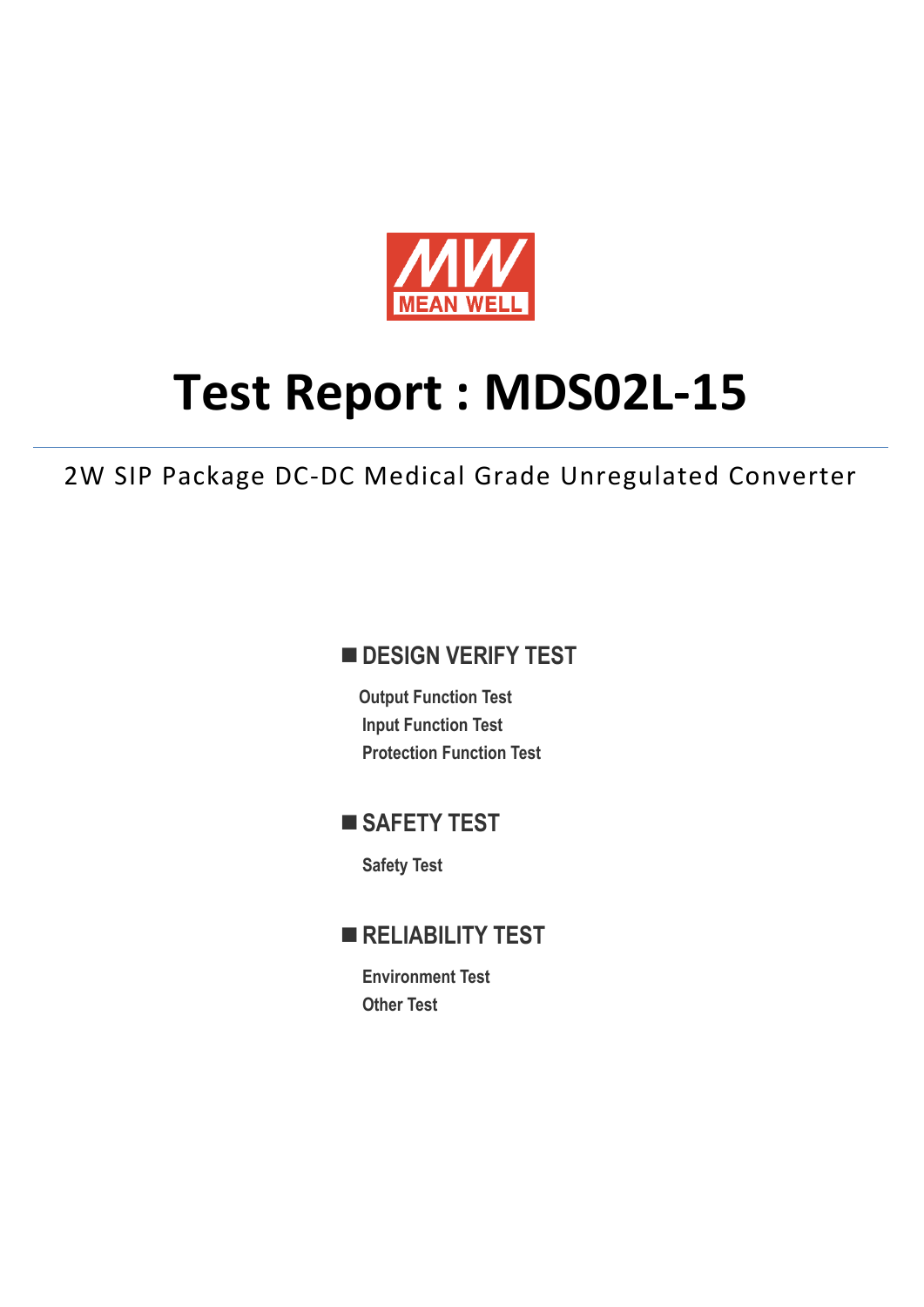

# **DESIGN VERIFY TEST**

## **OUTPUT FUNCTION TEST**

| <b>NO</b>      | <b>TEST ITEM</b>          | <b>SPECICATION</b>    | <b>TEST CONDITION</b>                                     | <b>RESULT</b>         | <b>VERDICT</b> |
|----------------|---------------------------|-----------------------|-----------------------------------------------------------|-----------------------|----------------|
|                | <b>VOLTAGE ACCURACY</b>   | $-5\% - +5\%$ (Max)   | I/P:5VDC<br>O/P:FULL LOAD<br>Ta:25 $°C$                   | $+2.00%$              | P              |
| $\overline{2}$ | <b>RIPPLE &amp; NOISE</b> | 75 mVp-p (Max)        | I/P:5VDC<br>O/P:FULL LOAD<br>Ta: $25^{\circ}$ C           | 45mV                  | P              |
| 3              | LINE REGULATION           | $-12\% - +12\%$ (Typ) | $I/P:4.5VDC-5.5VDC$<br>O/P:FULL LOAD<br>Ta:25 $°C$        | $-10.85\% - +10.93\%$ | P              |
| 4              | <b>LOAD REGULATION</b>    | $-10\% - +10\%$ (Max) | I/P:5VDC<br>O/P:MINI LOAD~FULL LOAD<br>Ta: $25^{\circ}$ C | $-3.05\% - +3.14\%$   | P              |

#### **INPUT FUNCTION TEST**

| <b>NO</b> | <b>TEST ITEM</b>  | <b>SPECICATION</b>                                | <b>TEST CONDITION</b>                                | <b>RESULT</b>                           | <b>VERDICT</b> |
|-----------|-------------------|---------------------------------------------------|------------------------------------------------------|-----------------------------------------|----------------|
|           | <b>EFFICIENCY</b> | 79 % (Тур)                                        | I/P:5VDC<br>O/P:FULL LOAD<br>Ta: $25^{\circ}$ C      | 79.64%                                  | Р              |
|           | <b>DC CURRENT</b> | 510 mA / FULL LOAD (Max)<br>65 mA / NO LOAD (Max) | I/P:5VDC<br>O/P:NO / FULL LOAD<br>Ta: $25^{\circ}$ C | 502.6mA / FULL LOAD<br>62.4mA / NO LOAD | P              |

#### **PROTECTION FUNCTION TEST**

| <b>NO</b> | <b>TEST ITEM</b> | <b>SPECICATION</b>  | <b>TEST CONDITION</b>                           | <b>RESULT</b>   | <b>VERDICT</b> |
|-----------|------------------|---------------------|-------------------------------------------------|-----------------|----------------|
|           | SHORT PROTECTION | MOMENTARY 3sec. max | I/P:5VDC<br>O/P:FULL LOAD<br>Ta: $25^{\circ}$ C | NO DAMAGE<br>OK |                |

# **SAFETY TEST**

## **SAFETY TEST**

| <b>NC</b> | <b>TEST ITEM</b>  | <b>SPECICATION</b>      | <b>TEST CONDITION</b>                      | <b>RESULT</b>                 | <b>VERDICT</b> |
|-----------|-------------------|-------------------------|--------------------------------------------|-------------------------------|----------------|
|           | WITHSTAND VOLTAGE | $I/P$ -O/P:6000 VDC/min | I/P-O/P:6000 VDC/min<br>Ta: $25^{\circ}$ C | I/P-O/P: 0.002mA<br>NO DAMAGE |                |